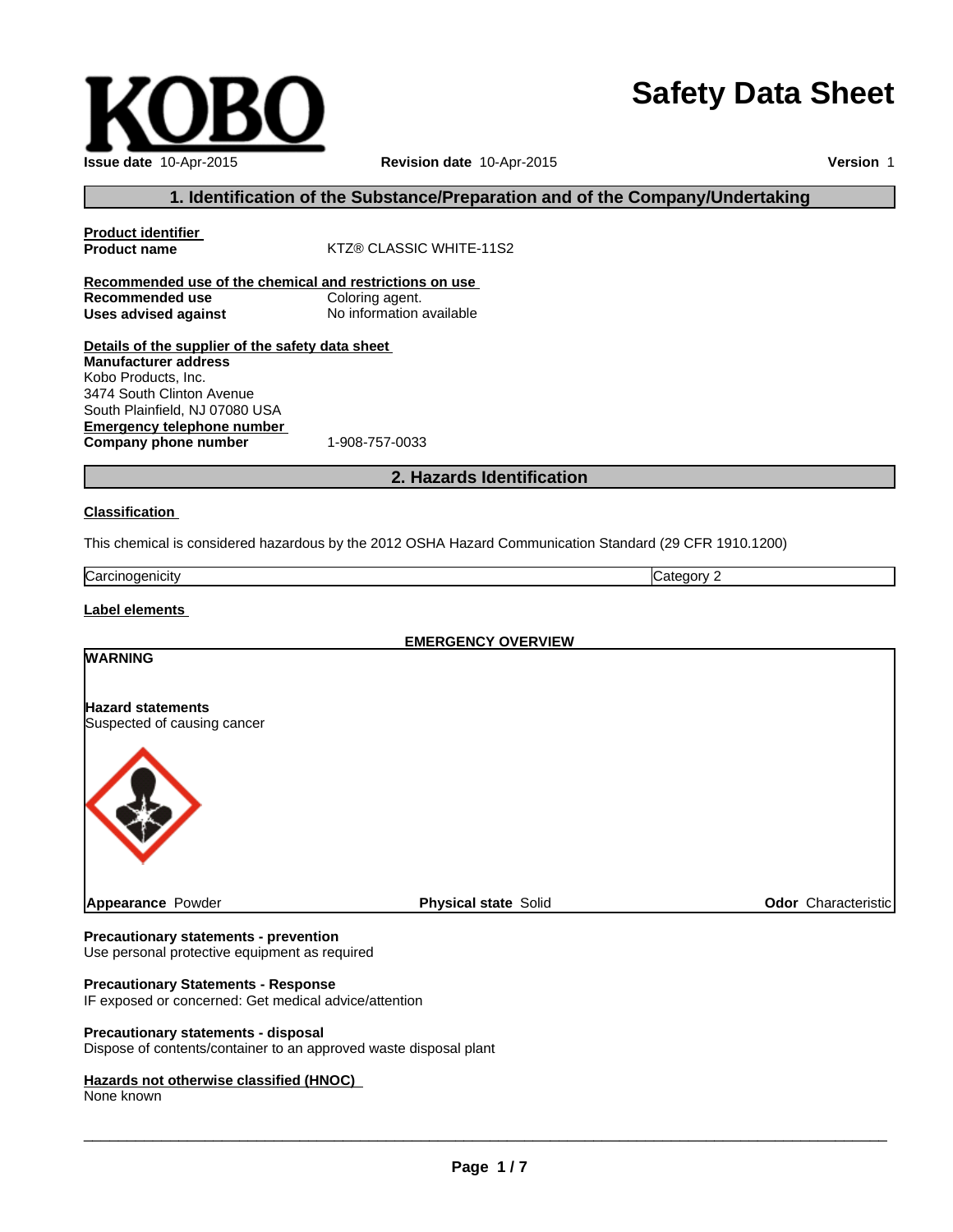#### **Other Information**

No information available

# **3. Composition/information on Ingredients**

 $\_$  , and the set of the set of the set of the set of the set of the set of the set of the set of the set of the set of the set of the set of the set of the set of the set of the set of the set of the set of the set of th

| <b>Chemical name</b>    | <b>CAS No</b> | Weight-%    |
|-------------------------|---------------|-------------|
| Mica                    | 12001-26-2    | 63.5-76.5   |
| Titanium dioxide        | 13463-67-7    | 21.5-33.5   |
| Triethoxycaprylylsilane | 2943-75-1     | $1.0 - 3.0$ |

| 4. First aid measures                                                      |                                                                                                                                    |  |
|----------------------------------------------------------------------------|------------------------------------------------------------------------------------------------------------------------------------|--|
| <b>First aid measures</b>                                                  |                                                                                                                                    |  |
| <b>General advice</b>                                                      | If symptoms persist, call a physician.                                                                                             |  |
| Eye contact                                                                | Rinse immediately with plenty of water, also under the eyelids, for at least 15 minutes. If<br>symptoms persist, call a physician. |  |
| <b>Skin contact</b>                                                        | Wash off immediately with soap and plenty of water while removing all contaminated<br>clothes and shoes.                           |  |
| <b>Inhalation</b>                                                          | Remove to fresh air. If breathing is irregular or stopped, administer artificial respiration.                                      |  |
| Ingestion                                                                  | If swallowed, do not induce vomiting: seek medical advice immediately and show this<br>container or label.                         |  |
| Self-protection of the first aider                                         | Use personal protective equipment as required.                                                                                     |  |
| Most important symptoms and effects, both acute and delayed                |                                                                                                                                    |  |
| <b>Symptoms</b>                                                            | No known effects under normal use conditions.                                                                                      |  |
| Indication of any immediate medical attention and special treatment needed |                                                                                                                                    |  |
| Note to physicians                                                         | Effects of exposure (inhalation, ingestion or skin contact) to substance may be delayed.                                           |  |

# **5. Fire-fighting measures**

**Suitable extinguishing media**

Use extinguishing measures that are appropriate to local circumstances and the surrounding environment.

**Unsuitable extinguishing media** No information available.

**Specific hazards arising from the chemical** None in particular.

**Explosion data Sensitivity to mechanical impact** None. **Sensitivity to static discharge** None.

**Protective equipment and precautions for firefighters**

Use personal protective equipment as required.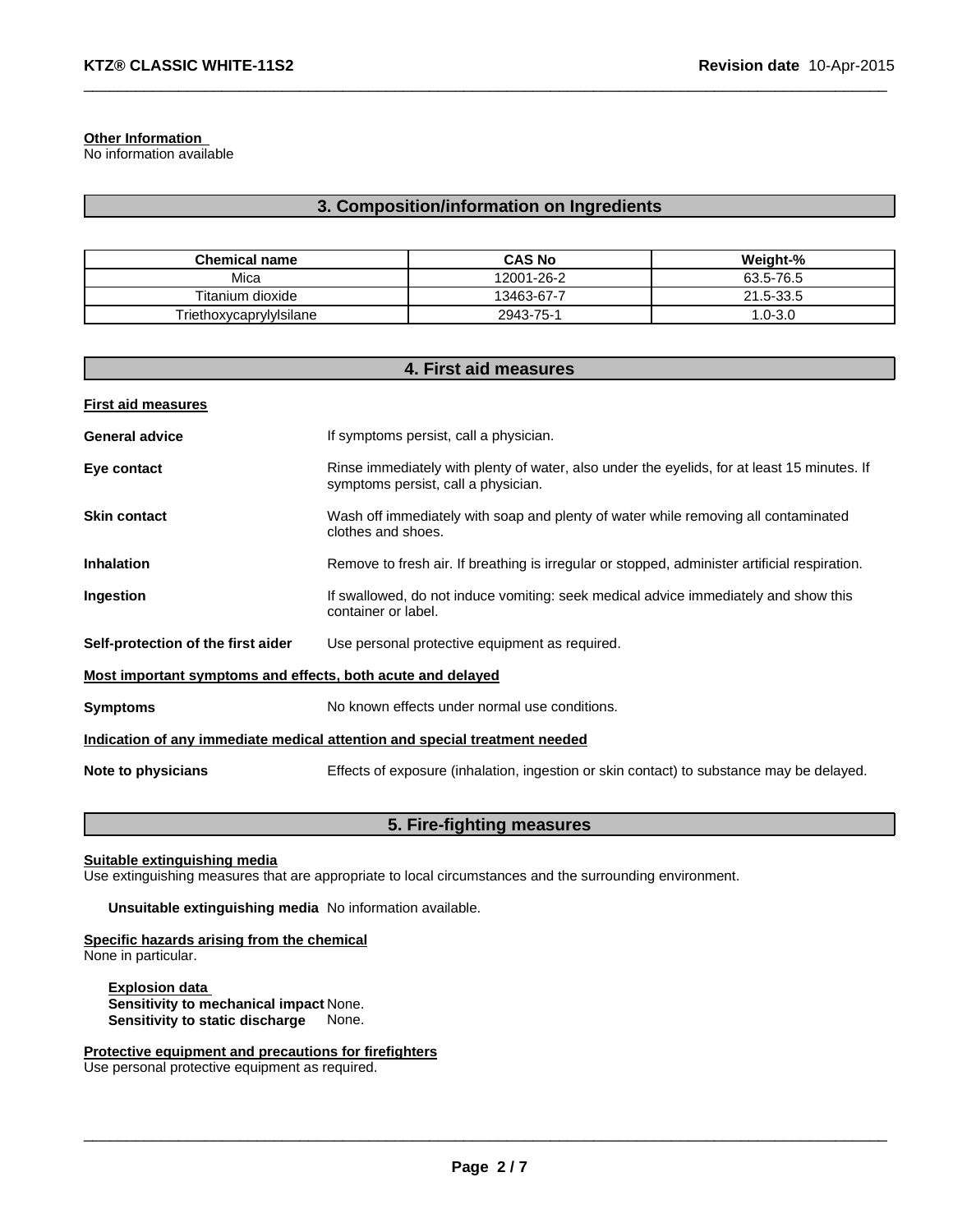# **6. Accidental release measures**

 $\_$  , and the set of the set of the set of the set of the set of the set of the set of the set of the set of the set of the set of the set of the set of the set of the set of the set of the set of the set of the set of th

# **Personal precautions, protective equipment and emergency procedures**

| <b>Personal precautions</b>                          | Use personal protective equipment as required. Avoid contact with eyes and skin. Wash<br>thoroughly after handling. |  |  |
|------------------------------------------------------|---------------------------------------------------------------------------------------------------------------------|--|--|
| For emergency responders                             | Use personal protective equipment as required.                                                                      |  |  |
| <b>Environmental precautions</b>                     | Collect spillage. Do not allow into any sewer, on the ground or into any body of water.                             |  |  |
| Methods and material for containment and cleaning up |                                                                                                                     |  |  |
| <b>Methods for containment</b>                       | Prevent further leakage or spillage if safe to do so.                                                               |  |  |
| Methods for cleaning up                              | Avoid creating dust. Sweep up and shovel into suitable containers for disposal.                                     |  |  |
| Prevention of secondary hazards                      | Clean contaminated objects and areas thoroughly observing environmental regulations.                                |  |  |

| 7. Handling and Storage                                      |                                                                                                                      |  |
|--------------------------------------------------------------|----------------------------------------------------------------------------------------------------------------------|--|
| <b>Precautions for safe handling</b>                         |                                                                                                                      |  |
| Advice on safe handling                                      | Use personal protective equipment as required. Use only in well-ventilated areas. Wash<br>thoroughly after handling. |  |
| Conditions for safe storage, including any incompatibilities |                                                                                                                      |  |
| <b>Storage conditions</b>                                    | Keep container tightly closed in a dry and well-ventilated place. Store at ambient conditions.                       |  |
| Incompatible materials                                       | Strong oxidizing agents. Strong acids.                                                                               |  |

# **8. Exposure Controls/Personal Protection**

# **Control parameters**

# **Exposure guidelines**

| <b>Chemical name</b> | <b>ACGIH TLV</b>                            | <b>OSHA PEL</b>                          | <b>NIOSH IDLH</b>                            |
|----------------------|---------------------------------------------|------------------------------------------|----------------------------------------------|
| Mica                 | TWA: $3 \text{ mq/m}^3$ respirable fraction | $\overline{\phantom{a}}$                 | IDLH: 1500 mg/m <sup>3</sup>                 |
| 12001-26-2           |                                             |                                          | TWA: $3 \text{ mg/m}^3$ containing $\lt 1\%$ |
|                      |                                             |                                          | Quartz respirable dust                       |
| Titanium dioxide     | TWA: $10 \text{ mg/m}^3$                    | TWA: $15 \text{ mg/m}^3$ total dust      | IDLH: $5000 \text{ mg/m}^3$                  |
| 13463-67-7           |                                             | (vacated) TWA: $10 \text{ mg/m}^3$ total |                                              |
|                      |                                             | dust                                     |                                              |

# **Appropriate engineering controls**

| <b>Engineering controls</b> | Ensure adequate ventilation, especially in confined areas. |  |
|-----------------------------|------------------------------------------------------------|--|
|-----------------------------|------------------------------------------------------------|--|

# **Individual protection measures, such as personal protective equipment**

| <b>Eye/face protection</b>     | Wear safety glasses with side shields (or goggles).                       |
|--------------------------------|---------------------------------------------------------------------------|
| Skin and body protection       | Wear protective gloves and protective clothing.                           |
| <b>Respiratory protection</b>  | In case of insufficient ventilation, wear suitable respiratory equipment. |
| General hygiene considerations | Handle in accordance with good industrial hygiene and safety practice.    |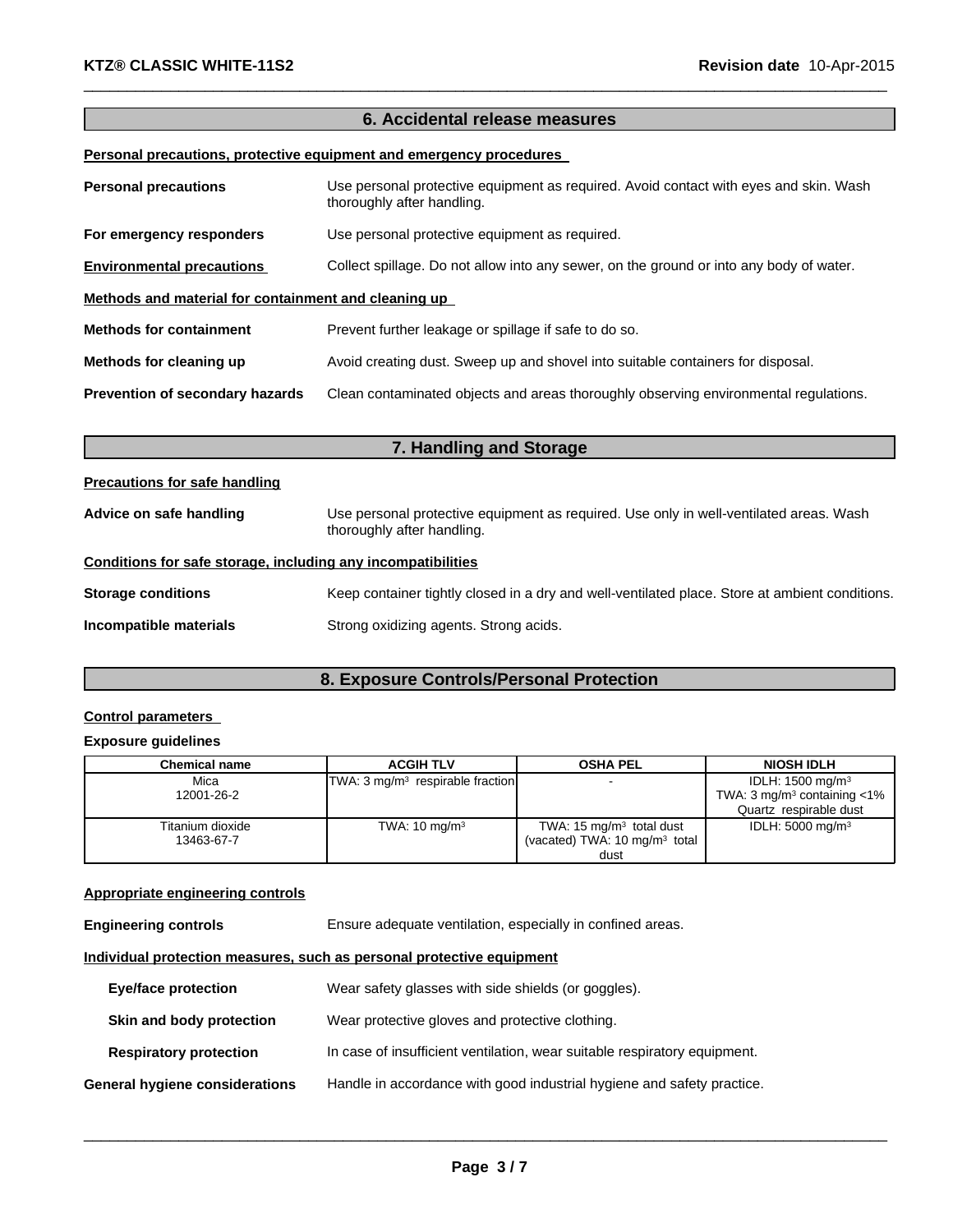# **9. Physical and Chemical Properties**

 $\_$  , and the set of the set of the set of the set of the set of the set of the set of the set of the set of the set of the set of the set of the set of the set of the set of the set of the set of the set of the set of th

# **Information on basic physical and chemical properties**

| <b>Physical state</b><br>Appearance<br>Color | Solid<br>Powder<br>White | Odor<br><b>Odor threshold</b> | Characteristic<br>No information available |
|----------------------------------------------|--------------------------|-------------------------------|--------------------------------------------|
| <b>Property</b>                              | <b>Values</b>            | Remarks •                     |                                            |
| рH                                           |                          | No information available      |                                            |
| <b>Melting point/freezing point</b>          | > 1000 °C                |                               |                                            |
| Boiling point / boiling range                |                          | No information available      |                                            |
| <b>Flash point</b>                           |                          | No information available      |                                            |
| <b>Evaporation rate</b>                      |                          | No information available      |                                            |
| Flammability (solid, gas)                    |                          | No information available      |                                            |
| <b>Flammability limit in air</b>             |                          |                               |                                            |
| <b>Upper flammability limit</b>              |                          | No information available      |                                            |
| Lower flammability limit                     |                          | No information available      |                                            |
| Vapor pressure                               |                          | No information available      |                                            |
| Vapor density                                |                          | No information available      |                                            |
| <b>Specific gravity</b>                      |                          | No information available      |                                            |
| <b>Water solubility</b>                      | Insoluble in water       |                               |                                            |
| Solubility in other solvents                 |                          | No information available      |                                            |
| <b>Partition coefficient</b>                 |                          | No information available      |                                            |
| <b>Autoignition temperature</b>              |                          | No information available      |                                            |
| <b>Decomposition temperature</b>             |                          | No information available      |                                            |
| <b>Kinematic viscosity</b>                   |                          | No information available      |                                            |
| <b>Dynamic viscosity</b>                     |                          | No information available      |                                            |
| <b>Explosive properties</b>                  |                          | No information available      |                                            |
| <b>Oxidizing properties</b>                  |                          | No information available      |                                            |
| <b>Other Information</b>                     |                          |                               |                                            |
| <b>Softening point</b>                       | No information available |                               |                                            |
| <b>Molecular weight</b>                      | No information available |                               |                                            |
| VOC content (%)                              | No information available |                               |                                            |
| <b>Density</b>                               | No information available |                               |                                            |
| <b>Bulk density</b>                          | No information available |                               |                                            |

# **10. Stability and Reactivity**

**Reactivity** No data available

**Chemical stability** Stable under normal conditions.

**Possibility of hazardous reactions** None under normal processing.

**Hazardous polymerization** Hazardous polymerization does not occur.

**Conditions to avoid** None known.

**Incompatible materials** Strong oxidizing agents. Strong acids.

**Hazardous decomposition products** None under normal use conditions.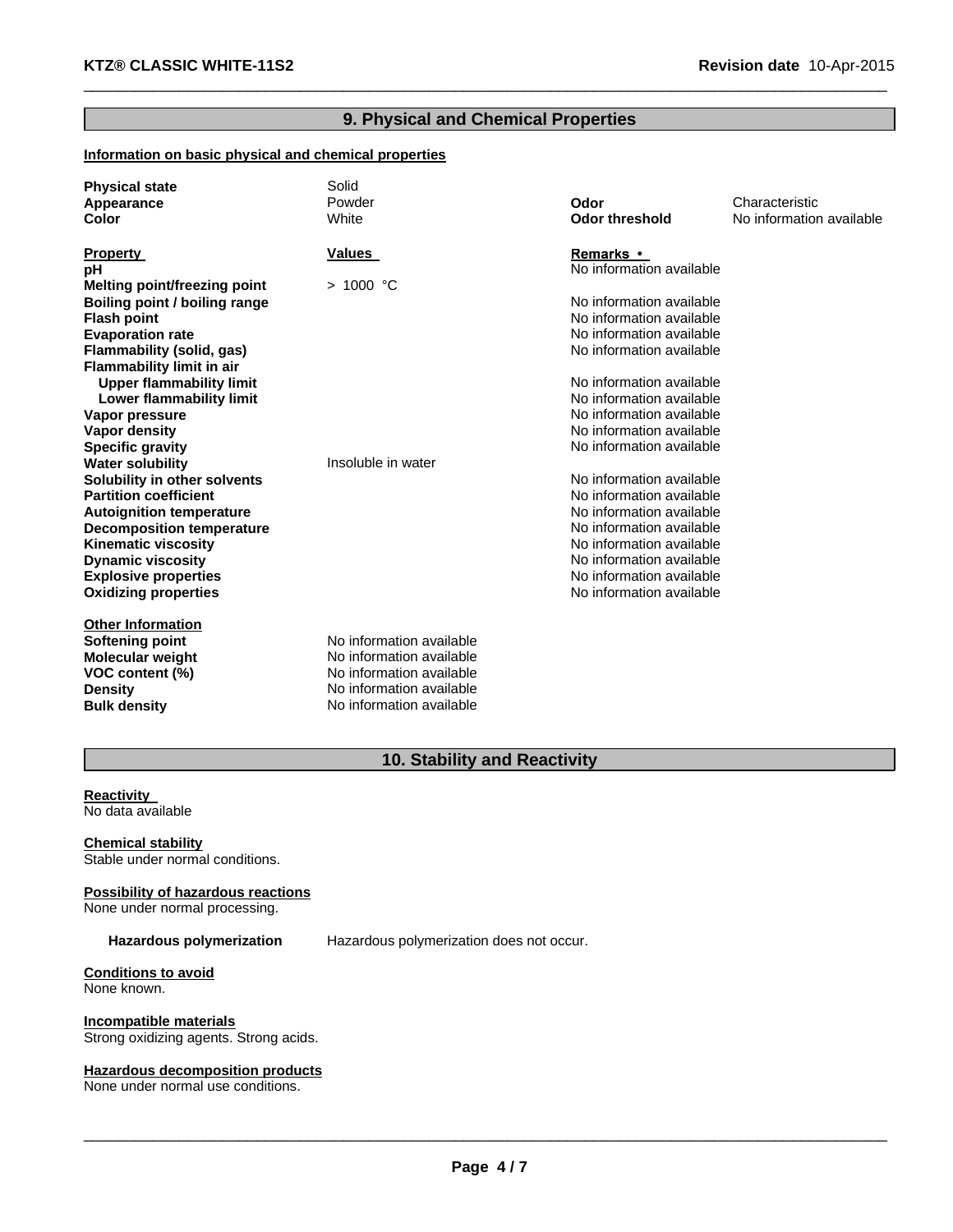# **11. Toxicological Information**

 $\_$  , and the set of the set of the set of the set of the set of the set of the set of the set of the set of the set of the set of the set of the set of the set of the set of the set of the set of the set of the set of th

# **Information on likely routes of exposure**

#### **Product information**

| <b>Inhalation</b>   | No data available. |
|---------------------|--------------------|
| Eye contact         | No data available. |
| <b>Skin contact</b> | No data available. |
| Ingestion           | No data available. |

#### **Component information**

| <b>Chemical name</b>                 | Oral LD50                | <b>Dermal LD50</b>      | <b>Inhalation LC50</b> |
|--------------------------------------|--------------------------|-------------------------|------------------------|
| Titanium dioxide<br>13463-67-7       | $> 10000$ mg/kg (Rat)    |                         |                        |
| Triethoxycaprylylsilane<br>2943-75-1 | $= 10060 \mu L/kg$ (Rat) | $=$ 5910 µL/kg (Rabbit) |                        |

#### **Information on toxicological effects**

**Symptoms** No information available.

### **Delayed and immediate effects as well as chronic effects from short and long-term exposure**

| <b>Skin corrosion/irritation</b>  | No information available.                                                                |
|-----------------------------------|------------------------------------------------------------------------------------------|
| Serious eye damage/eye irritation | No information available.                                                                |
| <b>Irritation</b>                 | No information available.                                                                |
| <b>Corrosivity</b>                | No information available.                                                                |
| <b>Sensitization</b>              | No information available.                                                                |
| Germ cell mutagenicity            | No information available.                                                                |
| Carcinogenicity                   | This product contains one or more substances which are classified by IARC as             |
|                                   | carcinogenic to humans (Group I), probably carcinogenic to humans (Group 2A) or possibly |
|                                   | carcinogenic to humans (Group 2B).                                                       |

| <b>Chemical name</b>  | <b>ACGIH</b> | <b>IARC</b> | <b>NTP</b> | <b>OSHA</b> |
|-----------------------|--------------|-------------|------------|-------------|
| Titanium<br>ı dioxide |              | 2B<br>Group |            |             |
| 13463-67-7            |              |             |            |             |

IARC (International Agency for Research on Cancer)

*Group 2B - Possibly Carcinogenic to Humans*

*X - Present* **Reproductive toxicity** No information available.

**STOT - single exposure** No information available. **STOT - repeated exposure** No information available.<br> **Aspiration hazard** No information available. **No information available.** 

# **12. Ecological Information**

# **Ecotoxicity**

None known

### **Persistence and degradability**

No information available.

#### **Bioaccumulation**

No information available.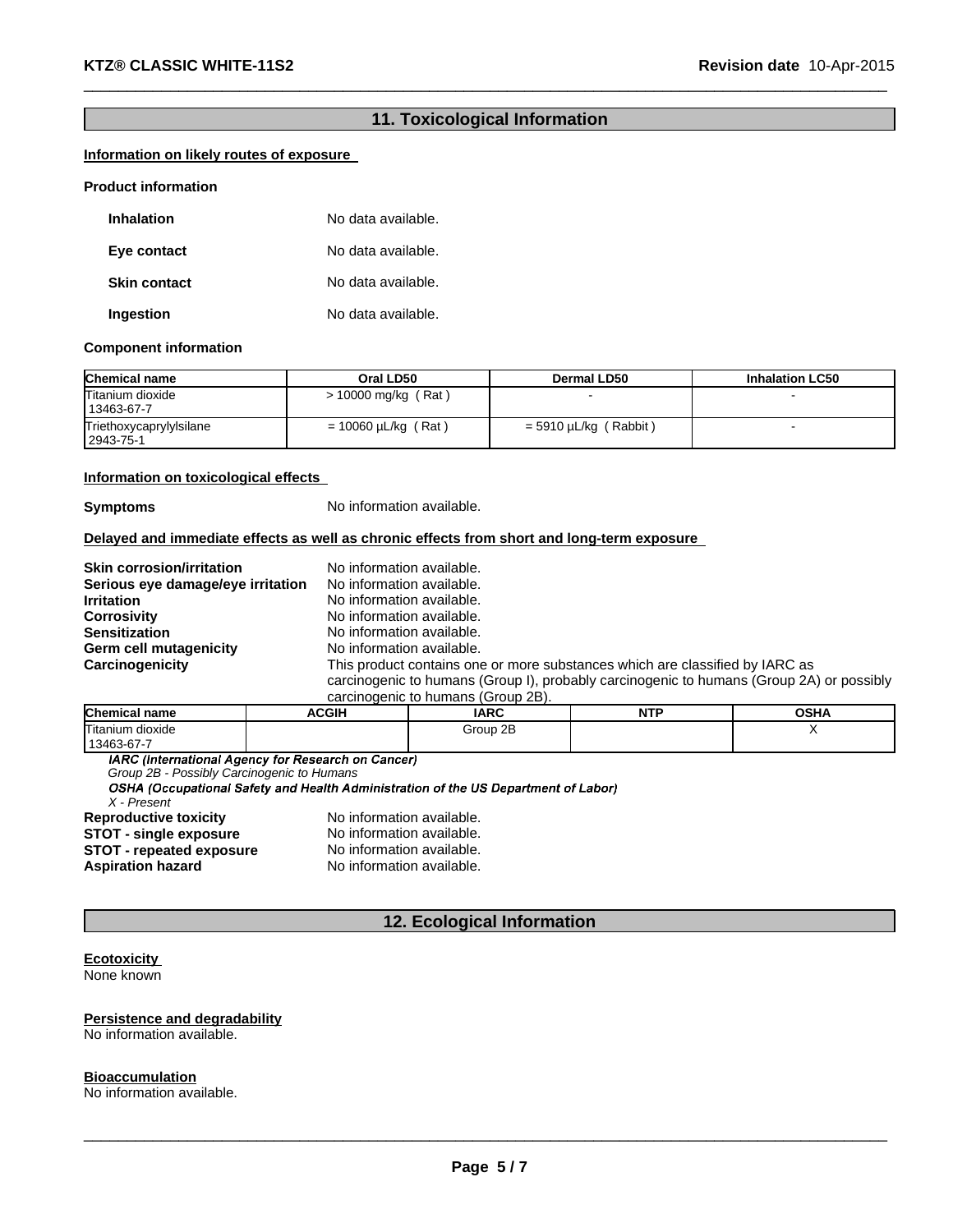**Other adverse effects** No information available

| <b>13. Disposal Considerations</b> |                                                                                                        |  |  |
|------------------------------------|--------------------------------------------------------------------------------------------------------|--|--|
| Waste treatment methods            |                                                                                                        |  |  |
| <b>Disposal of wastes</b>          | Disposal should be in accordance with applicable regional, national and local laws and<br>regulations. |  |  |
| <b>Contaminated packaging</b>      | Disposal should be in accordance with applicable regional, national and local laws and<br>regulations. |  |  |

 $\_$  , and the set of the set of the set of the set of the set of the set of the set of the set of the set of the set of the set of the set of the set of the set of the set of the set of the set of the set of the set of th

| <b>14. Transport Information</b> |               |  |  |
|----------------------------------|---------------|--|--|
| <b>DOT</b>                       | Not regulated |  |  |
| ICAO (air)                       | Not regulated |  |  |
| <b>IATA</b>                      | Not regulated |  |  |
| <b>IMDG</b>                      | Not regulated |  |  |
| RID                              | Not regulated |  |  |
| <b>ADR</b>                       | Not regulated |  |  |
|                                  |               |  |  |

# **15. Regulatory information**

| <b>International inventories</b> |          |
|----------------------------------|----------|
| TSCA                             | Complies |
| <b>DSL/NDSL</b>                  | Complies |
| <b>EINECS/ELINCS</b>             | Complies |
| <b>ENCS</b>                      | Complies |
| <b>IECSC</b>                     | Complies |
| KECL                             | Complies |
| <b>PICCS</b>                     | Complies |
| AICS                             | Complies |

**Legend:**

**TSCA** - United States Toxic Substances Control Act Section 8(b) Inventory **DSL/NDSL** - Canadian Domestic Substances List/Non-Domestic Substances List **EINECS/ELINCS** - European Inventory of Existing Chemical Substances/European List of Notified Chemical Substances **ENCS** - Japan Existing and New Chemical Substances

**IECSC** - China Inventory of Existing Chemical Substances

**KECL** - Korean Existing and Evaluated Chemical Substances

**PICCS** - Philippines Inventory of Chemicals and Chemical Substances

**AICS** - Australian Inventory of Chemical Substances

# **US Federal Regulations**

### **SARA 313**

Section 313 of Title III of the Superfund Amendments and Reauthorization Act of 1986 (SARA). This product does not contain any chemicals which are subject to the reporting requirements of the Act and Title 40 of the Code of Federal Regulations, Part 372